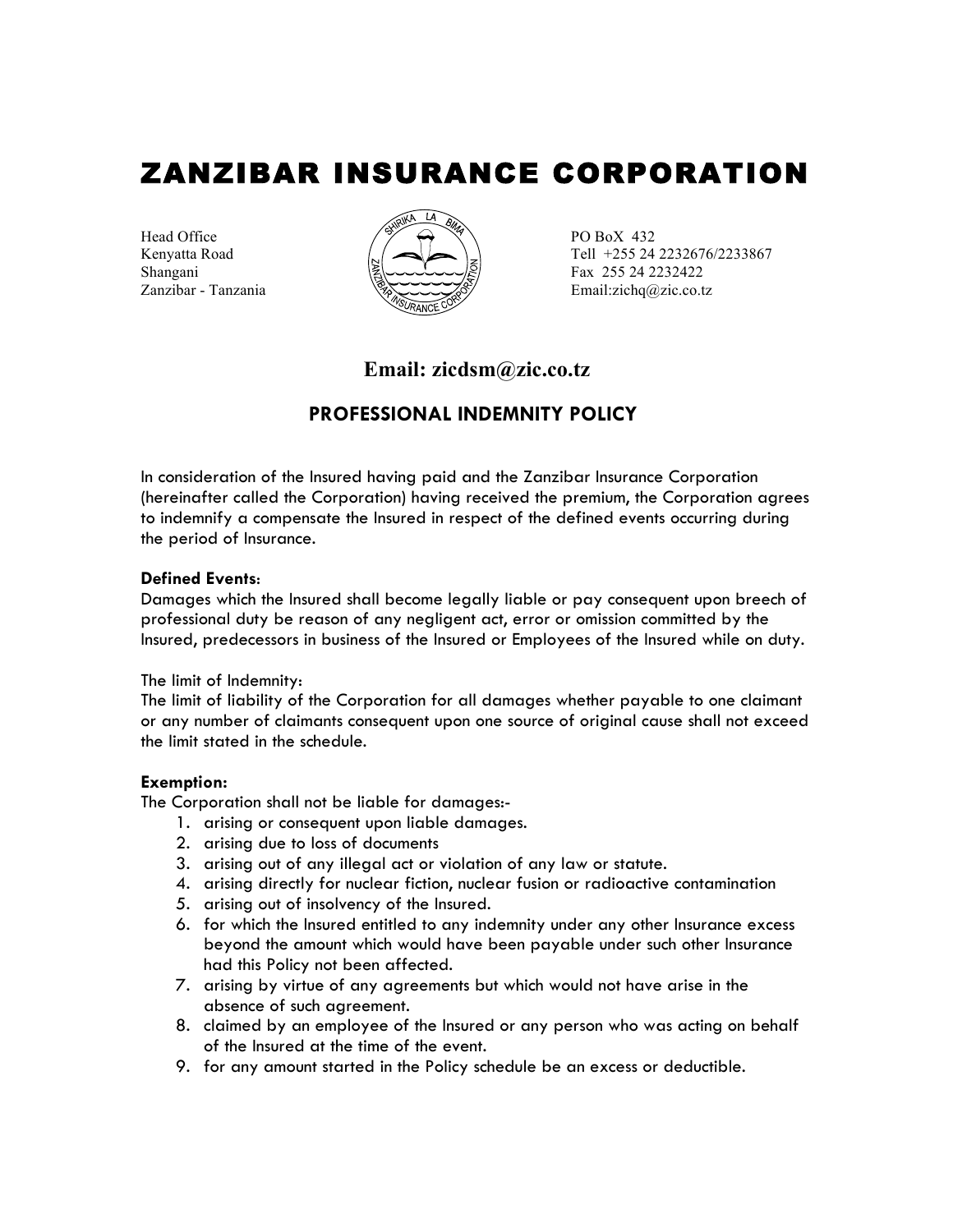#### **Extension of Cover**:

1. Public Liability: (if stated in the Schedule to be included) Notwithstanding anything contrary under the Policy extends to include cover for any accident in connection with business resulting in legal liability of the insured to pay damages for death, bodily injury or illness to the Insured's clients to property belonging to insured's client accruing within the Premises of the Insured and within the Insurance period.

## **Conditions:**

Misrepresentation, misdescription and non disclosure.

Misdescription or nondisclosure in any material particular shall render void able the particular item or the Policy as the case may be affected but such misrepresentation misdescription or nondisclosure.

## **Other Insurances:**

If ate a time of any event giving rise to claim under this Policy any Insurance exists with any other Insurers covering the Insured against the defined event, the corporation shall be liable to make good only a ratable proportion of the amount payable by or to the Insured.

## **Cancellation:**

His Policy may be cancelled at any time by the Corporation giving 30 days notice in writing or by the insured by giving immediate notice. On cancellation by the Insured the Corporation shall be entitled to claim a proportion of the premium for the remainder of the premium for the reminder of the period of Insurance from the date of Cancellation.

# **Prevention of Loss**:

The Insured shall take all reasonable steps and precautions prevent the happening of the defined event(s).

Claims:

- a) On happening of any event which may result in a claim under this Policy the insured shall at their expense:
	- i. Give notice within 48 hours and provide particulars of Insurance.
	- ii. Submit to the Corporation full details in writing of the claims;
	- iii. Give the Corporation any proof, information as may be required and forward immediately and notice of claim, or any communication, write summons or other legal process issued or commenced against the insured in connection with the event giving rise to the claim.

In the event of claim being rejected and legal action not being commenced with six months after such reject all benefits afforded under this Policy in respect of any such claim shall be forfeited.